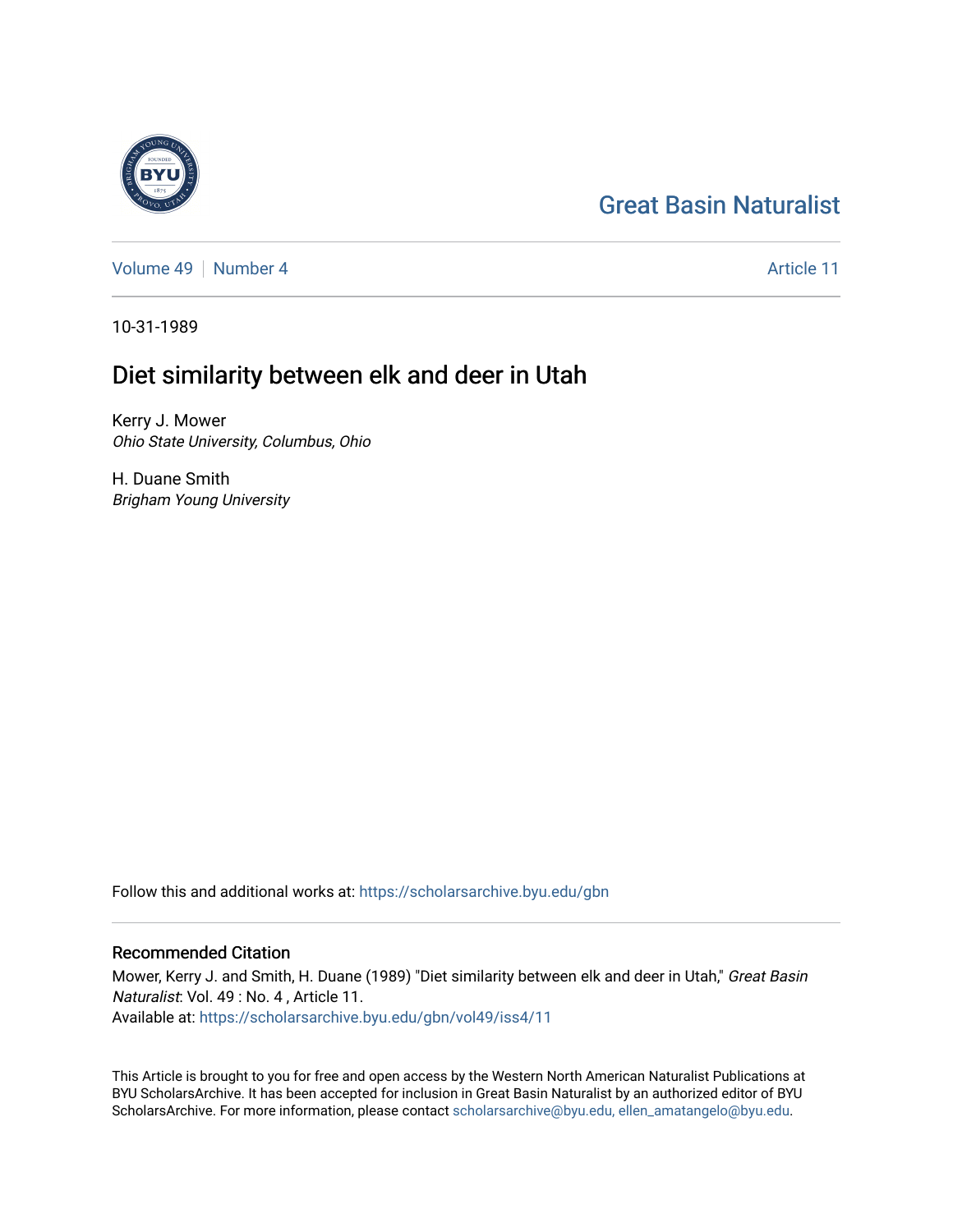#### DIET SIMILARITY BETWEEN ELK AND DEER IN UTAH

Kerry J. Mower<sup>1</sup> and H. Duane Smith<sup>2</sup>

Abstract. —Growing numbers of elk (Cervus elaphus) on winter ranges might adversely affect sympatric wintering mule deer (Odocoilcus hemionus) if diets of the two species are similar. Diets of elk and deer on a northern Utah range were analyzed for overlap in winter with microhistological analysis of fecal samples. Diets overlapped 71%. No significant difference was found in use of grasses or shrubs between elk and deer; however, use of forbs was significantly different. Shrubs comprised the largest proportion of the diets of both elk and deer. Deer might be under more severe dietary stress than elk on poor winter ranges.

With near extirpation of Rocky Mountain elk in Utah at the turn of the century, mule deer became the dominant wild ungulate (Bryant and Maser 1982). In 1912-1915 elk were reintroduced in Utah with transplanted animals from Jackson, Wyoming. Since then, elk populations have been increasing as a result of sound management practices.

Historically, wintering deer moved to low elevations on valley floors and bordering foothills. Residential, industrial, and commercial development of valleys and bench areas of the Wasatch Front in Utah has re stricted mule deer from wintering on ranges to which they were historically accustomed. In the mountainous foothills northeast of Springville, Utah Co., Utah, deer have re cently been subjected to another impinge ment. A herd of elk immigrated onto this very localized range about 20 years ago to winter on the south-facing slopes. The herd has re turned annually and now numbers approximately 100 animals.

Before more specific studies provided evi dence to the contrary, elk and deer were often classified as grazers and browsers, respectively (DeNio 1938, Gaffney 1941, Cowan 1947). More recent studies have shown that elk and deer diets overlap on occasion (Morris and Schwartz 1957, Mackie 1970, Hansen and Reid 1975). During nonstressful periods, partitioning of food and space occurs; deer use browse and forb species and elk use a preponderance of grass and forb species in separate vegetative communities (Kufeld 1973, Hobbs et al. 1979, Collins and Urness 1983). During periods of snow cover and other limited grazing conditions, both elk and deer can subsist on browse species alone (Cliff 1939, Gaffney 1941, Cowan 1947). The steep slopes of the hills near Springville are dominated by oakmaple-shrub communities interspersed with annual and perennial forbs and grasses (Swenson et al. 1972). The objective of this study was to obtain quantitative measures of associa tion between species and similarity between diets of wintering elk and deer.

#### **METHODS**

Dietary composition was determined from microhistological analysis of plant epidermal fragments remaining in feces. From January through March 1983, fecal pellets of elk and deer were collected from the study site only on areas where elk had been observed the same day or a few days earlier to guarantee freshness. Three to five pellets were collected from each defecation of both elk and deer. Sample pellets were collected from several pellet groups across the entire area where animals had been observed to ensure that no individual animal was overrepresented. Ten or more pellet groups were sampled at each area. Pellets were put into plastic bags and frozen until time of processing.

In fall 1983, plants were identified and collected on the study site in quantities suffi cient both to press for voucher specimens and to process for tissue reference slides. Refer ence and test slides were prepared as outlined by Vavra and Holechek (1980). Slides were permanently set in Naphrax High Resolution Diatom Mountant (Northern Biological

<sup>&#</sup>x27;School of Natural Resources, Ohio State University, Columbus, Ohio 43210. <sup>2</sup> Department of Zoology, Brigham Young University, Provo, Utah 84602.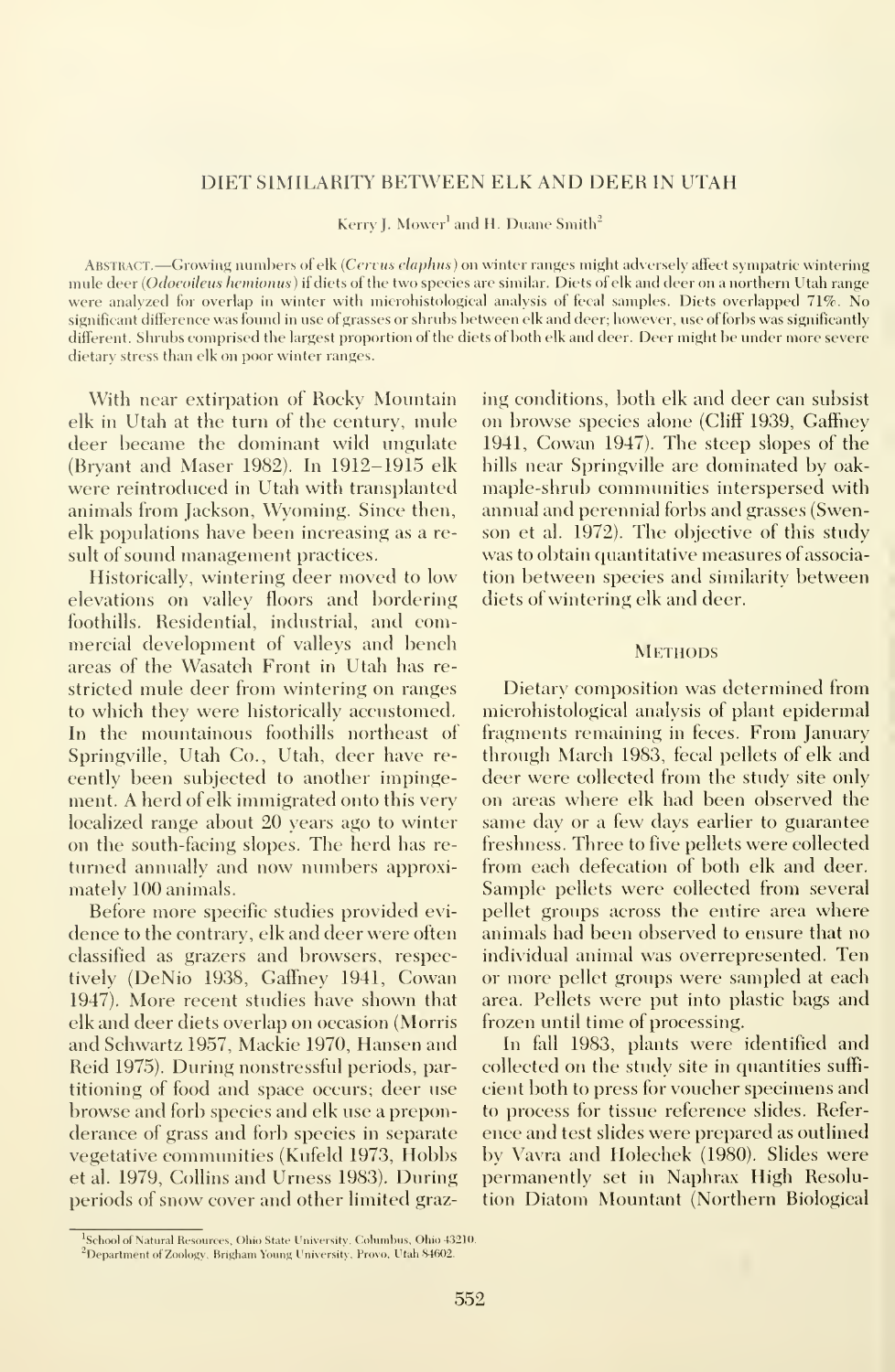Supplies, Ipswich, England). A 90% accuracy level in identifying epidermal tissue was achieved through training (Holechek and Gross 1982) prior to reading slides of fecal material.

Fecal material was cleared in a solution of  $\frac{2}{3}$  chlorine bleach and water but otherwise 1:2 chlorine bleach and water but otherwise prepared and mounted in the same manner as reference material (Holechek 1982). Chlorine bleach cleared fecal pigments faster than did 0.05M NaOH. A total of 30 slides, 20 fields per slide, were read for each species, repre senting more than 60 elk defecations and more than 30 deer defecations. Percent fre quency was calculated from frequency of oc currence of each plant species identified on slides. Percent frequencies were converted to densities, and from densities to relative densities, which reflect relative amounts of each plant eaten (Todd and Hansen 1973). Overall diet similarity for shared forages was calcu lated from percent relative densities with the Gauch formula (Gauch 1973, Hansen and<br>Reid 1975). Overlap within each individual<br>forage moiety (grasses, forbs, or shrubs) was<br>also calculated.<br>RESULTS<br>Overall diet similarity was 71% among com-<br>mon forage species comprisi Reid 1975). Overlap within each individual forage moiety (grasses, forbs, or shrubs) was also calculated.

#### **RESULTS**

Overall diet similarity was 71% among com mon forage species comprising elk and deer diets. Some relative underestimation of elk use of shrubs might be inherent because elk can browse larger leaders than deer can, which decreases ingested mass in relation to epidermal surface (Gill et al. 1983). Elk and deer diets were 80% similar in shrub species, 49% similar in forbs, and 65% similar in grasses (Fig. 1). Relative densities of each for age moiety in elk diets were 61% shrubs, 6% forbs, and 33% grasses. Relative densities in deer diets were 57% shrubs, 15% forbs, and 28% grasses (Fig. 2).

Forage moieties were significantly associ ated with elk and deer  $(P < .001)$  when frequency of occurrence was analyzed in two way contingency tables. However, when contribution of forbs to the association was removed, shrub and grass use was not significantly different between elk and deer (alpha = .01). Thus, elk and deer diets differed primarily in forb composition, but forbs were the smallest relative contributor to the diets of elk and deer (Fig. 2).



Fig. 1. Percent overlap of entire diet and each forage type for wintering elk and mule deer in Utah, 1983.



Fig. 2. Dry weight percentage of total diet each forage type contributes to wintering elk and mule deer in Utah, 1983.

Both elk and deer relied largely on shrubs, particularly on gambel oak (Quercus gambelii) and sumac (Rhus spp.) (Table 1). Both smooth sumac (R. glabra) and skunkbrush sumac (R. *trilobata*) were present on the site but could not be discerned separately by epidermal characteristics. Smooth sumac was probably the greater contributor to diets be cause it was much more abundant. All stands of smooth sumac observed were severely damaged from extensive winter browsing and trampling. Cheatgrass (*Bromus tectorum*)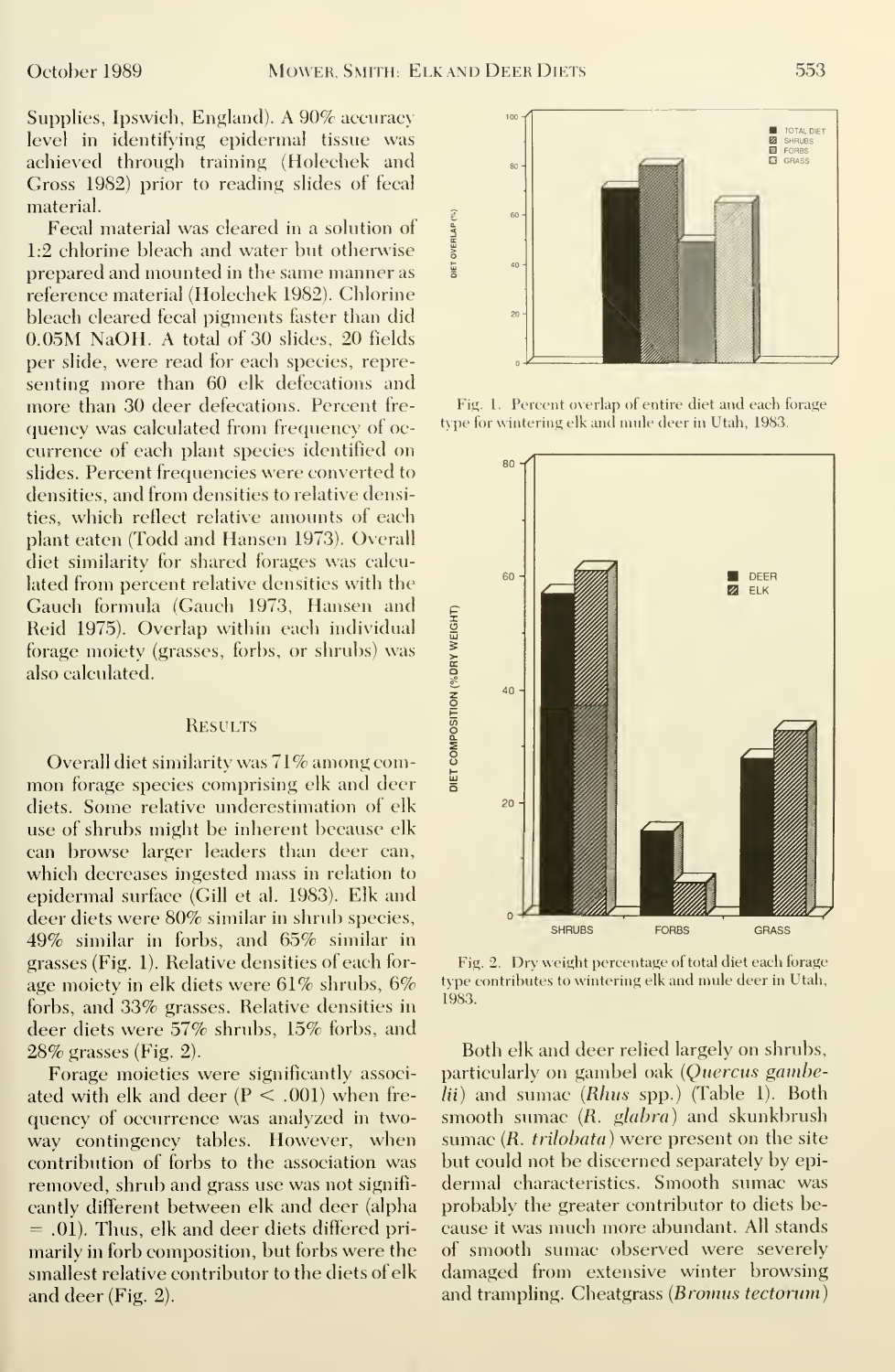| Forage species           | Relative density |                 |
|--------------------------|------------------|-----------------|
|                          | Elk              | Deer            |
| <b>Shrubs</b>            |                  |                 |
| Acer grandidentatum      | 9                | 8               |
| Artemisia tridentata     | $\mathbf{1}$     | l               |
| Cercocarpus ledifolius   | 3                | $\leq$ 1        |
| Cercocarpus montanus     | $\leq$ 1         |                 |
| Chrysothamnus nauseosus  |                  | $\overline{4}$  |
| Cowania mexicana         | 3                | 3               |
| Quercus gambelii         | 69               | 51              |
| Rhus spp.                | 16               | 33              |
| Forbs                    |                  |                 |
| Artemisia ludoviciana    | 6                | $\overline{2}$  |
| Aster chilensis          | 21               | $\overline{11}$ |
| Astragalus utahensis     |                  | 3               |
| Epilobuim canum          | -                | 3               |
| Erigeron divergens       | $\overline{2}$   | $\mathbf{I}$    |
| Eriogonum spp.           | $\overline{5}$   |                 |
| Erodium cicutarium       | $\overline{5}$   | 5               |
| Helianthus annuus        | 13               | 48              |
| Heterotheca villosa      | 6                | 17              |
| Linum lewisii            | 6                | $\mathbf{I}$    |
| Marrubium vulgare        |                  | 3               |
| Oenothera caespitosa     | 21               | 3               |
| Petradoria pumilla       |                  | $\mathbf{1}$    |
| Physalis longifolia      | 6                |                 |
| Xanthocephalum sarothrae | 9                | 3               |
| Grasses                  |                  |                 |
| Agropyron cristatum      | 15               | 5               |
| Agropyron intermedium    | 26               | 16              |
| Agropyron spicatum       | 16               | $\overline{7}$  |
| Aristida purpurea        | $\overline{7}$   | $\overline{2}$  |
| <b>Bromus</b> tectorum   | 14               | 38              |
| Poa bulbosa              | 20               | 31              |
| Sporobolus cryptandrus   | 1                |                 |

Table 1. Percent relative densities of plant species discerned in feces of elk and mule deer in Utah, 1983.

dominated grass species found in the diet of deer, but elk used a variety of grasses (Table 1). Deer also consumed more forbs, especially sunflower (Helianthus annuus), than did elk.

Mule deer had a slightly more diverse diet than elk. Deer had a Shannon-Wiener diversity index of 2.33, whereas elk had an index of 2.03.

Overall there was a high similarity  $(71%)$  in diets of elk and deer, with little separation in types of forages selected. Forages consumed by elk and deer were of low quality and diversity. Both elk and deer relied most heavily on shrub species, but deer consumed more forbs than did elk. Available forbs were mostly dead, leached annuals from the previous season's growth. Many of the species found in diets of deer are those typical of lower regions of foothills, such as sunflower and cheatgrass.

#### **DISCUSSION**

Elk and deer diets overlapped on this winter range for two reasons: (1) vegetative diversity was low, and (2) availability of forbs and grasses was reduced in winter by plant dormancy and snowcover. Elk and deer were forced to select similar forages because availability and choice of forage species were both limited.

We believe that conditions on this range caused competition between wintering elk and deer, but further sampling of snow depth, plant phenology, plant availability, and amount of available forage should be done to define parameters of competition that might exist. If diet overlap is sufficiently extensive and food resources are sufficiently limited and in short supply, resource partitioning must occur in time or space. Nonquantified observations indicate this is true at least for space.

Severe damage caused by deer browsing fruit and ornamental trees is common in areas of Springville and surrounding fields and suburbs. It appears that part of the reason deer are in such close contact with humans is that larger elk on bench areas browse to a level in the shrub canopy that is too high for deer to reach (Rounds 1979). Larger body size allows elk to high-line available browse, move with greater ease than deer do through deep snow (Parker et al. 1984), and directly interfere with deer groupings (Jenkins 1988). The latter was observed on several occasions. Elk are also able to browse shrub and tree leaders with larger diameters, leaving terminals that are too large in diameter for deer to eat.

Larger species typically have greater diversity in prey size and species selection under normal conditions (Mackie 1970, Schoener 1971), but in our study, deer diets were equally diverse or slightly more diverse than elk diets. Since diet diversity often increases under conditions of food resource shortages (Gullion 1966), mule deer probably selected more feeds because they were under dietary stress. Under more favorable conditions deer might have had a less diverse and more specialized diet.

While sampling, we observed dogs, hikers, cross-country skiers, snowmobilers, motorevelists, and all-terrain vehiclists disturbing wintering animals. Human disturbance during periods of winter stress and poor forage